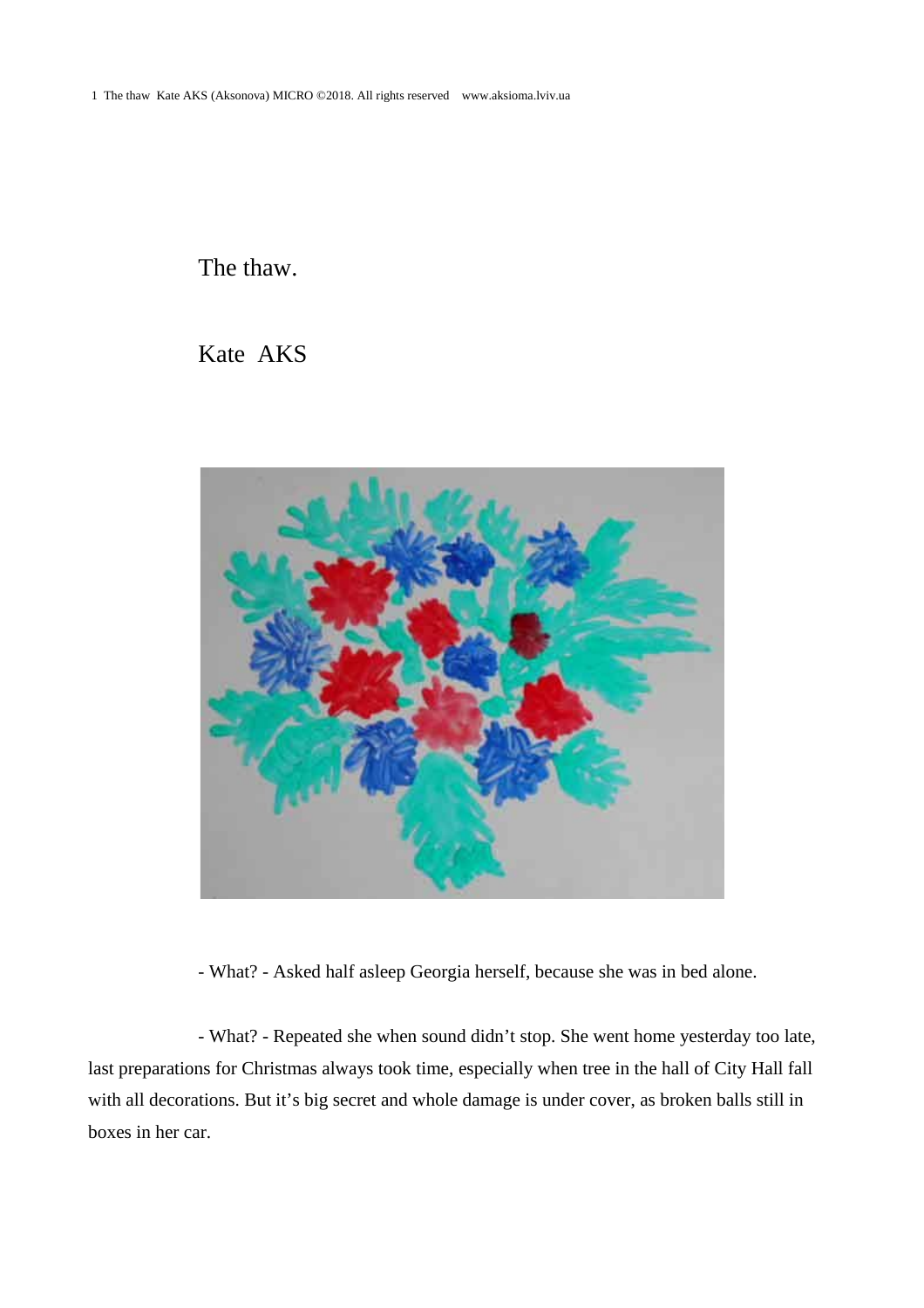Georgia woke up. Sound didn't stop, it was persistent, somewhere near, but she can't get from where. Drop by drop, drop by drop.

Here weren't helpers who could answer to new mayor for every question. It's her first Christmas. Not first in this town, she was born here some decades ago. Drop by drop, drop by drop.

Georgia walked in the bathroom, taps were quiet. Drop by drop, drop by drop.

She checked clock, almost ten. Holiday season, she should be in the City Hall for eleven. It's two streets from her house, but she saw her hair in the mirror. Drop by drop, drop by drop.

- What? - Georgia opened curtains on the window. Bright sun was everywhere. Now she knew what it means. Disaster.

Phone ringed and she heard scream of her helper, Bridged.

- Thaw!!

- Morning, Bridget. Nice to hear you. What is my schedule for today? - Asked Georgia when opened window, air was also warm like in beginning of spring.

- Thaw! What you will do? Thaw! - Bridged screamed and Georgia hoped that she didn't wait from her powers to change weather.

- I noticed. We will have warm Christmas or all will change and we will have enough snow. We will survive, Bridged.

- And The War, Georgia.

- The War. - Georgia walked away from window and sat on the bed. - I will call you later, phone call at other line.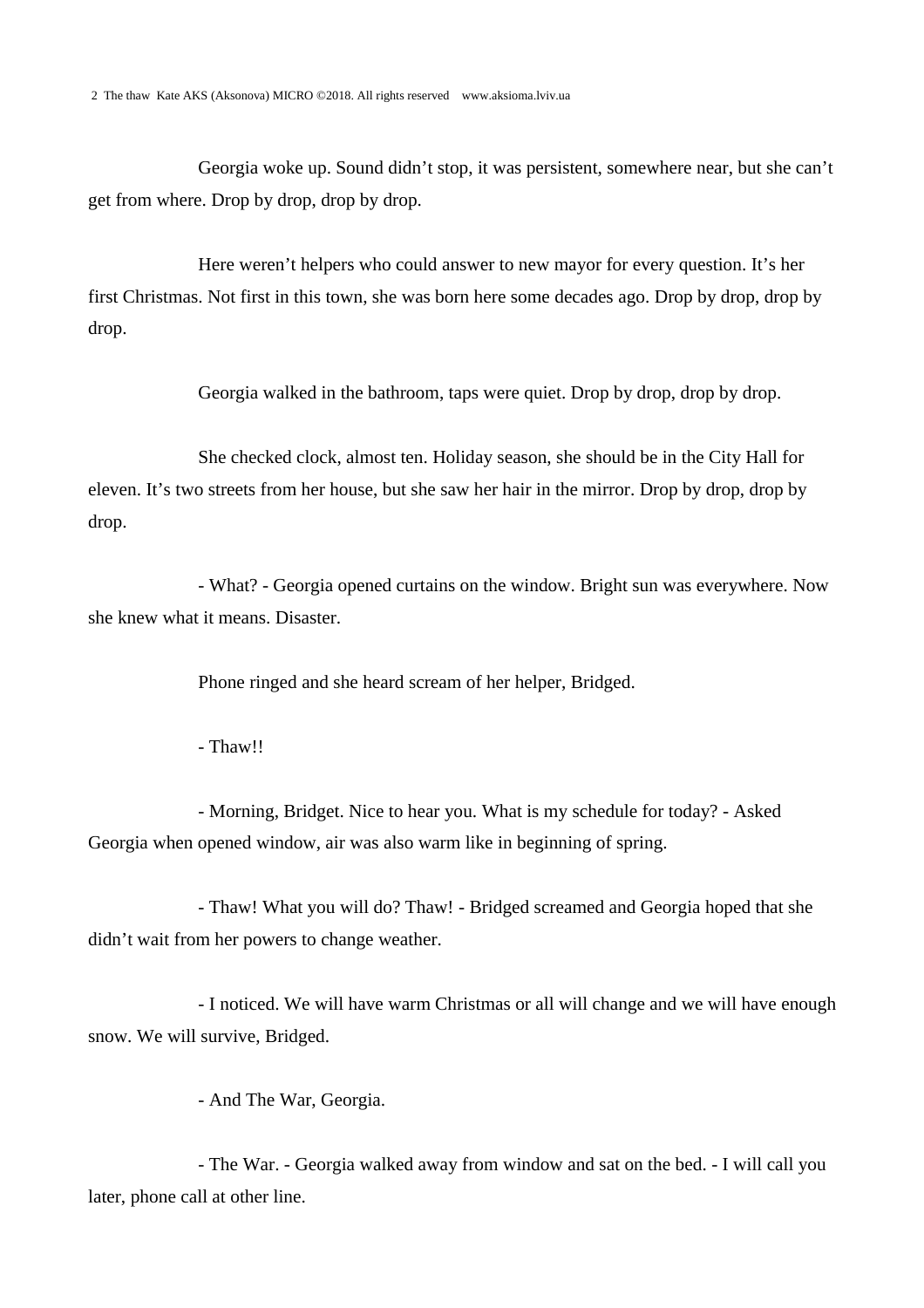Georgia looked in front of herself. Since childhood, she remembered The War – big battle with snowballs in front of City Hall. Every child took black or white ball and teams were formed. Honest, not without tears and battle began. Which battle will be in a thaw?

Georgia came to close the window and saw like neighbour's boy cried to mother that without snow they won't win. Georgia received such look from Mrs Tiny, which better she use to froze everything to length of thousand miles.

- What to do?

Georgia believed that couldn't postpone it, whole town will be lost for her. She opened her wardrobe, clothes will help to find proper tone, when she will announce it. On the bottom she noticed jeans which were destroyed after paint-ball with Walter, sweet times, before she won mayor's place in second round with him.

- Why not? It won't be worse. - And Georgia found proper number in the phone.

\*

At the noon children and their parents start to came from different directions to the City Hall. Georgia already was on the stairs, little tribune was in front of her. Children looked like they already didn't receive all presents for Christmas. They divide for two teams, as usual. Playground with fortresses was on place, but there wasn't snow, main attraction of the battle.

Georgia decided if she will wait for more minutes, children will start to cry and teenagers will begin.

- Welcome. I'm glad that you gathered here. - Started Georgia.

- What for? - Asked not tiny child's voice.

- For The War. - Georgia said.

- Without snow? - Asked this time kid's.